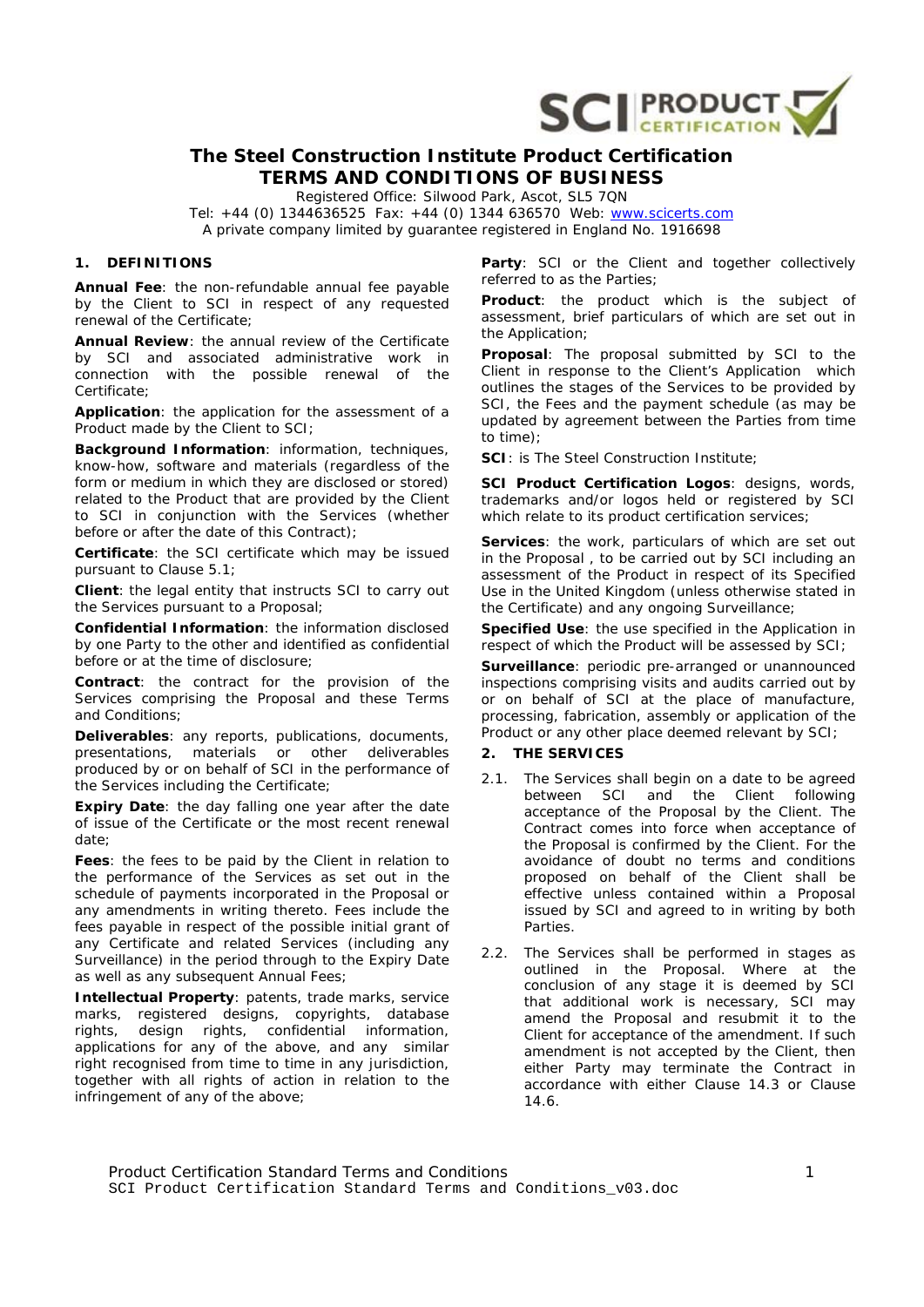- 2.3. SCI will use reasonable care and skill in the performance of the Services in accordance with the Proposal.
- 2.4. All times, if any, for the provision of the Services whether written or verbal are estimates and no undertaking is given to carry out the Services or to despatch any Deliverables or Certificate within any specific period of time. Time of performance of the Services shall not be of the essence to the **Contract.**
- 2.5. SCI warrants to the Client that SCI has full power and authority under its constitution, and has taken all necessary actions and obtained all authorizations, licenses, consents and approvals, to allow it to enter into this Contract and to carry out the Services.
- 2.6. Notwhithstanding the requirements of Clause 16.1, SCI shall be entitled to subcontract any part or parts of the Services as it deems appropriate provided that any such subcontracting is not to a competitor to the Client.

## **3. FEES**

- 3.1. The Fees as set out in the Proposal shall be paid by the Client in consideration of the provision of the Services. The Fees are payable by the Client irrespective of whether or not SCI is prepared to issue a Certificate or only prepared to issue a Certificate subject to whatever conditions it considers appropriate. The Fees quoted in the Proposal are based on the information provided by the Client in the Application and assume that such information is complete and accurate and SCI may reasonably revise the Fees and the Client agrees to pay such additional Fees if it turns out that the information is inaccurate or incomplete.
- 3.2. The Client shall pay the Fees to SCI in accordance with the schedule of payments provided in the Proposal within 30 days from receipt by the Client of SCI's invoices.
- 3.3. All amounts payable to SCI under this Contract are exclusive of VAT and unless otherwise stated in the Proposal (or agreed in writing) all transactions shall be in Pounds Sterling.
- 3.4. All invoices shall be paid in full. In the event of an error or query on an invoice this should be notified by the Client to SCI without delay. A credit note will be issued to correct errors or omissions and payment of the corrected amount remains due 30 days after receipt by the Client of the original invoice.
- 3.5. SCI shall have the right to suspend all Services and to revoke, suspend or withdraw the Certificate should payments not be made to the



agreed schedule. Any adverse impact that this revocation, suspension or withdrawal has shall be the Client's sole responsibility.

- 3.6. If the Client fails to make any payment due to SCI under this Contract, without prejudice to any other right or remedy available to SCI, SCI may charge interest (both before and after any judgement) on the amount outstanding, on a daily basis at the rate of three per cent per annum above the London Interbank Offer Rate from time to time in force. That interest will be calculated from the date or last date for payment to the actual date of payment, both dates inclusive, and will be compounded quarterly.
- 3.7. Where it has been agreed (as evidenced by a payment schedule) that payment for all or a stage of the Contract is to be made in advance, work will not commence until payment is actually received as cleared funds.
- 3.8. Any variations to the Services will be agreed in writing by SCI and the Client as an amendment to the Proposal and SCI reserves the right to provide a new schedule of Fees for the amended or additional Services. SCI reserves the right to decline to accept additional Services or variations to the agreed Services.
- 3.9. If at any time SCI is unable to progress the Services due to delays attributable to the Client, such as a delay in the provision of Background Information required by SCI, then SCI shall be entitled to charge reasonable additional fees to reflect any additional time spent or any time wasted as a result of such delays.

## **4. ANNUAL FEE**

- 4.1. To maintain the validity of the Certificate and the licence granted by SCI to the Client pursuant to Clause 9 an Annual Fee as set out in the Proposal is due on the Expiry Date and each subsequent anniversary.SCI reserves the right to increase the Annual Fee by no more than the corresponding increase in the Retail Price Index (RPI) over the preceding 12 months.
- 4.2. The Client must inform SCI in writing at least [90] days prior to the Expiry Date if it wishes the validity of the Certificate to be renewed on the next following Expiry Date. Failure to do so may mean that SCI is unable to complete the necessary Annual Review which could lead to the Certificate lapsing.
- 4.3. SCI reserves the right to levy additional Fees and the Client agrees to pay SCI for time reasonably spent by SCI assessing the impact of any new Background Information provided by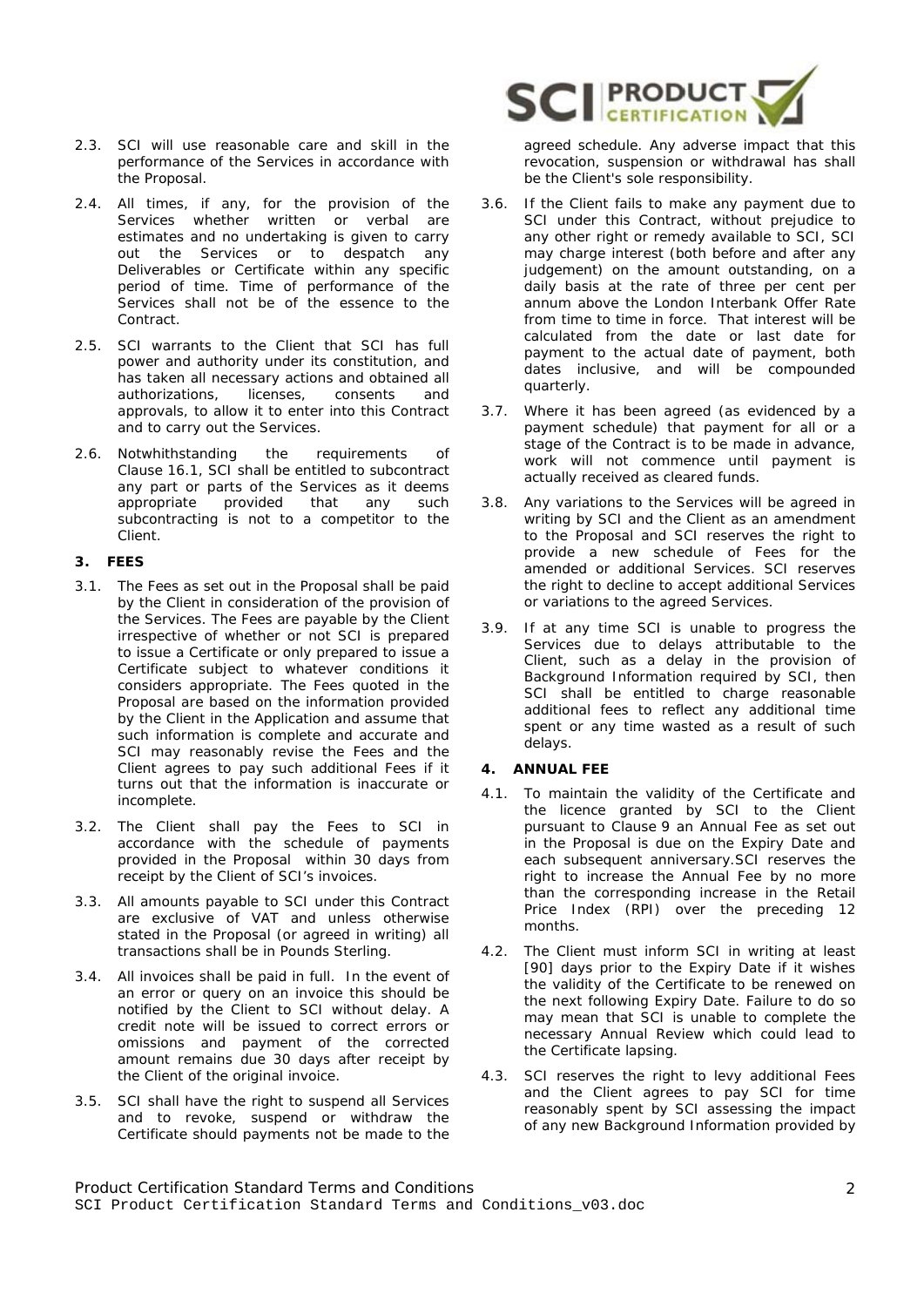the Client pursuant to clauses 7.3 to 7.5 inclusive. SCI also reserves the right to levy additional Fees and the Client agrees to pay SCI for time reasonably spent by SCI assessing the impact of any change in applicable legislation, regulations and standards relevant to the Product.

## **5. CERTIFICATE AND DELIVERABLES**

- 5.1. If SCI in its absolute discretion is satisfied that the Product, when manufactured, processed, assembled or used as specified in the Certificate is satisfactory for the Specified Use and any non-compliances identified in earlier stages of the Services have been corrected to the satisfaction of SCI, SCI may issue a Certificate for the Product on completion of the Services.
- 5.2. The Client agrees that the award of a Certificate and the issue of any Deliverables and their format, content and, in the case of a Certificate, its ongoing validity are at the absolute discretion of SCI. If the Client objects to any of the conditions or limitations which SCI proposes to include within the Certificate or wishes them to remain confidential, the Client acknowledges that this may prevent SCI issuing any Certificate at all. In such circumstances the Client will remain fully liable to pay the Fees. SCI shall not include in the Certificate any details of the composition or method of manufacture of the Product other than as agreed between SCI and the Client.
- 5.3. Publications, document, specifications, legislation, regulations, standards and similar documents referenced in the Certificate are those that are current at the time the Certificate is issued or re-issued and deemed by SCI relevant to the certification of the Product for its Specified Use.
- 5.4. Any information contained or referred to in the Certificate relating to the manufacture, supply, installation, use, maintenance and removal of the Product represents the minimum requirements to be met. Conformity with such information is not to be taken as satisfying the requirements of any statutory, common law or contractual or other legal obligationwhich may exist at the date of issue or re-issue of the Certificate or subsequently.
- 5.5. The validity of the Certificate is subject to:
	- 5.5.1. All aspects of the Product and its manufacture which affect its performance and suitability for the Specified Use being maintained at a standard equal to or better than that assessed and found to be satisfactory;



- 5.5.2. The Product continues to be the subject of Surveillance by SCI as and when SCI considers it necessary under arrangements determined by SCI.
- 5.6. SCI reserves the right to publish the Certificate awarded together with key information extracted therefrom for the purpose of verification of authenticity and validity by third parties.

## **6. SURVEILLANCE**

- 6.1. The Client shall permit or procure the right for SCI and its agents at any time during working hours with or without prior notice both before and after completion of the Services or the issue of a Certificate (if any) to enter the premises of the Client or third parties to carry out Surveillance including inspecting the manufacture, processing, assembly or use of the Product or its method of testing.
- 6.2. The Client shall procure permission for SCI and its agents at any time during working hours with or without prior notice both before and after completion of the Services or the issue of a Certificate (if any) to enter the premises of the Client or third parties to carry out Surveillance including inspecting the Product as actually assembled / installed or being assembled / installed as part of a system or structure.

## **7. OBLIGATIONS OF THE CLIENT**

- 7.1. The Client shall disclose to SCI full particulars of the Product, including but not limited to the Product's physical properties and chemical composition, its method of manufacture, processing and quality control, any available test data and the test procedures used to generate the data and any other Background Information relevant to the assessment of the Product and performance of the Services and shall promptly notify SCI of any changes to the above particulars or any new or additional information.
- 7.2. The Client warrants that the particulars provided to SCI pursuant to Clause 7.1 are accurate and complete and shall promptly notify SCI if it discovers any inaccuracy or shortcoming.
- 7.3. The Client shall promptly provide SCI with full details of any defect or failure (or any alleged or suspected defect or failure) whether in the Product or arising out of its incorporation into other systems or structures that it (including its employees, officers and advisors) becomes aware of.
- 7.4. The Client shall promptly notify SCI of any change in the Background Information supplied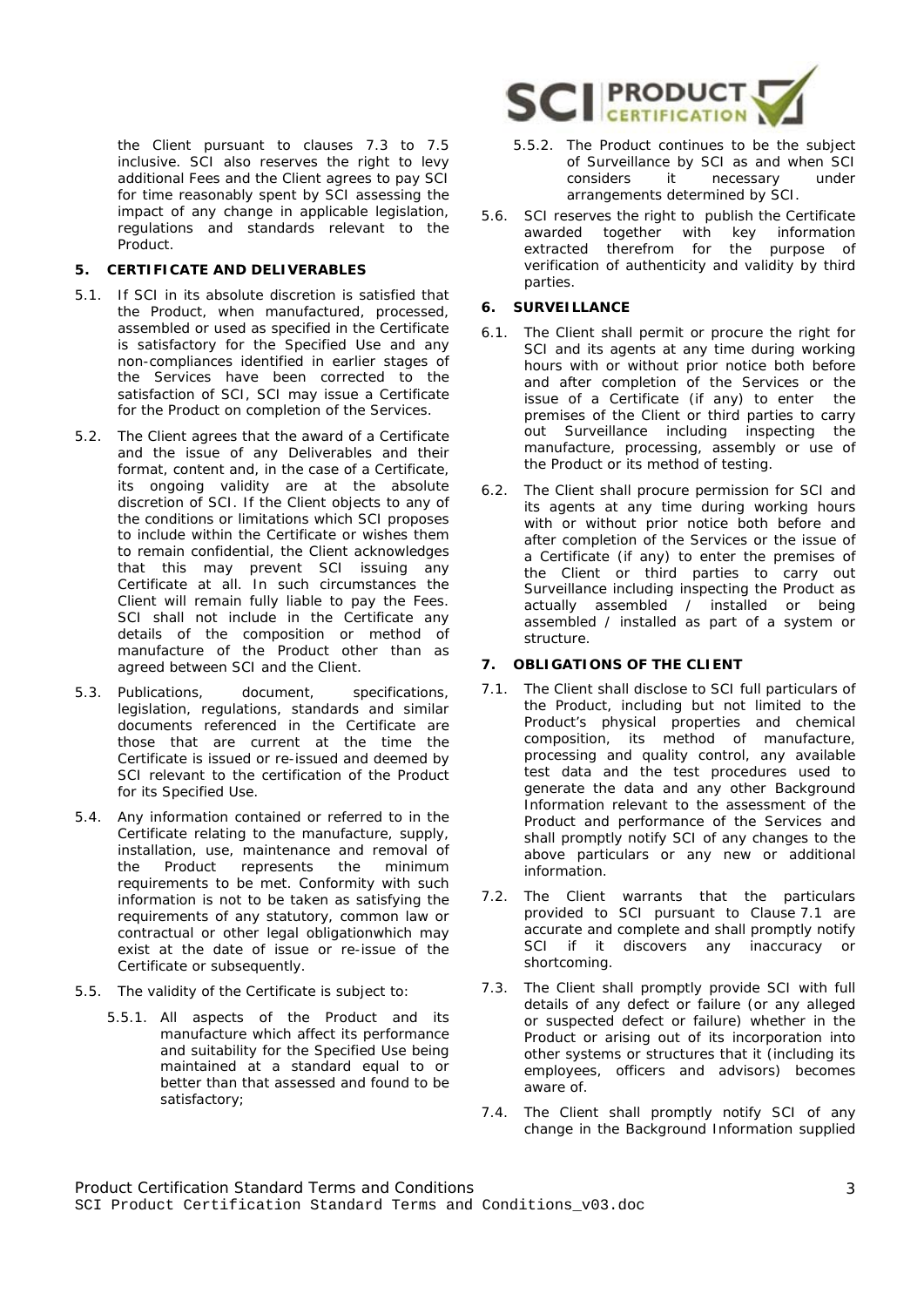to SCI and of any new or additional information concerning the Product or its suitability for the Specified Use, including but not limited to any claims by users that the Product is or may be unsuitable for the Specified Use.

- 7.5. The Client shall promptly notify SCI of any change in specifications, product formulation, raw materials, material suppliers, manufacturing processes or locations, or any other change that may affect the performance of the Product as described in the Certificate and whether such change occurs during the performance of the Services or whilst any Certificate issued for the Product is current.
- 7.6. The Client shall promptly notify SCI of any change in applicable legislation, regulations and standards relevant to the Product.

## **8. INTELLECTUAL PROPERTY RIGHTS**

- 8.1. Any Intellectual Property in any Background Information shall remain the property of the Client. The Client grants SCI a non-exclusive licence to use the Intellectual Property in the Background Information for the purpose of fulfilling its obligation under the Contract and to maintain and deal with any matters related to the Services and/or the Certificate.
- 8.2. The Client warrants that it is the owner of all Intellectual Property Rights in relation to the Products and any Background Informationand SCI's access to and use of such Background Information and performance of the Services will not constitute or result in any infringement of third party intellectual property rights.
- 8.3. SCI shall be under no obligation to make any inquiry or investigation into the ownership or control of Intellectual Property in the Product or Background Information or any authority that the Client represents to have in such Intellectual Property, whether expressly or implidely.
- 8.4. The Client shall on demand indemnify SCI against any damages, costs, claims, expenses and liabilities of whatever nature that may be suffered or paid for by SCI to any third party in respect of a claim by a third party that:-
	- 8.4.1. possession or use of the Product, Background Information or any part of it infringes any third party's rights arising in any jurisdiction;or
	- 8.4.2. performance of the Services infringes a third party's rights.
- 8.5. SCI shall own the Intellectual Property rights in the Certificate, all the Deliverables and in the SCI Product Certification Logos and the Client shall at no time dispute such ownership.

# **SCI** PRODUCT

## **9. LICENCE TO USE DELIVERABLES AND LOGOS**

- 9.1. For as long as the Certificate remains valid and provided the Client has paid any Fees and/or Annual Fees that are due to SCI, SCI grants to the Client a non-exclusive licence in connection with the manufacture, sale or supply of the Product to:
	- 9.1.1. use the SCI Product Certification Logos consistent with the scope of the Certificate strictly in accordance with the SCI Product Certification Logos Terms of Use, a copy of which is available on request from SCI;
	- 9.1.2. reproduce, distribute and/or publish the Certificate in its entirety with no additions, deletions, amendment or variation of content or format of any kind whatsoever; and
	- 9.1.3. create a link from the Client's website to the SCI Product Certification website.
- 9.2. SCI shall be entitled to suspend or revoke the licence granted pursuant to clause 9.1 upon suspension, withdrawal or expiry of the Certificate in accordance with Clause 10.
- 9.3. Except for use of the Certificate and the SCI Certification Logos in accordance with clause 9.1, no indication shall be given by any advertisement or by markings on products or the packaging thereof or by any other means that implies approval or endorsement of the Product or any other of the Client's products by SCI.
- 9.4. If any SCI director or employee is required to appear in any litigation, arbitration or other alternative dispute resolution proceedings, then the Client shall pay SCI's reasonable fees, costs and expenses incurred as a result of such appearance.
- 9.5. The Client shall not (with the exception of the Certificate itself) publish nor permit others to publish any Deliverables or any other communication from SCI without the prior written consent of SCI.

#### **10. SUSPENSION, WITHDRAWAL OR EXPIRY OF THE CERTIFICATE**

- 10.1. Unless previously withdrawn or suspended, the Certificate shall expire on the Expiry Date if the Client does not pay the Annual Fee for the following 12 months.
- 10.2. Where it considers it appropriate (including where the Client has not notified SCI in accordance with the deadline stated in Clause 4.2), SCI may, at its sole discretion, inform the Client of its intention to suspend or withdraw the Certificate and (i) to allow the Client a reasonable opportunity to take corrective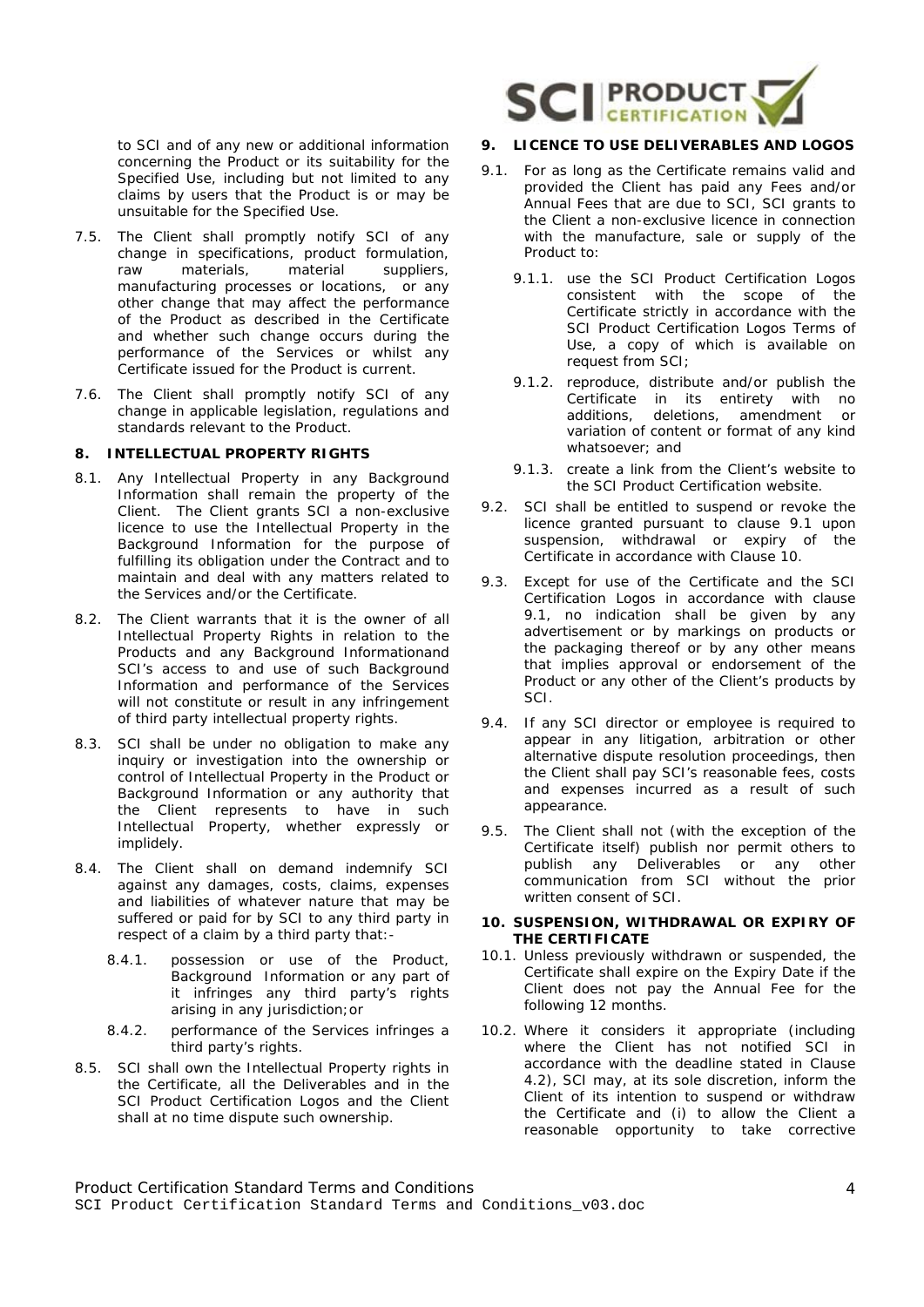

action, within such timescales as SCI may reasonably determine, before the suspension or withdrawal takes effect (ii) to allow SCI to complete the necessary Annual Review.

- 10.3. SCI may at any time and with immediate effect be entitled to amend, suspend or withdraw the Certificate by notice in writing to the Client if:
	- 10.3.1. the Client is in material breach of any of the terms and conditions set out in the Certificate or in these Terms and **Conditions**
	- 10.3.2. any change is made to the Product that may affect its performance as described in the Certificate;
	- 10.3.3. there is any change in the specifications, product formulation, raw materials, material suppliers, manufacturing processes, locations or any other change that may affect the performance of the Product as described in the Certificate;
	- 10.3.4. information becomes available that was not available to SCI prior to the issue of the Certificate or there is a change in the Background Information provided for assessment and certification that may affect the conclusions reached in the assessment;
	- 10.3.5. there is any change in applicable legislation, regulations and standards relevant to the Product that may affect the conclusions reached in the assessment; or
	- 10.3.6. the Client does not allow SCI to carry out Surveillance in accordance with Clause 6;
	- 10.3.7. SCI notifies the Client that in the opinion of SCI production control of the Product is not being maintained;
	- 10.3.8. the Client fails to pay SCI in accordance with Clause 3 or 4 as appropriate;
	- 10.3.9. in SCI's opinion, the statements made in the Certificate are no longer correct;
	- 10.3.10. the Client misrepresents or misuses the SCI name or SCI Product Certification Logos;
	- 10.3.11. the Client by its actions or inactions brings the SCI name or reputation into disrepute;
	- 10.3.12. the Client becomes insolvent, or if an order is made or a resolution is passed for its winding up (except voluntarily for the purpose of solvent amalgamation or reconstruction), or an administrator, administrative receiver or receiver is appointed over the whole or any part of

it's assets, or it makes any arrangement with its creditors.

- 10.4. Upon suspension or withdrawal of a Certificate the Client's licence under Clause 9.1 shall be immediately terminated and all rights thereunder shall cease, and the Client shall:
	- 10.4.1. remove all SCI Product Certification Logos from products, documents, advertising and marketing material with immediate effect;
	- 10.4.2. not make any claims that imply that the Product complies with the Certificate;
	- 10.4.3. remove the Certificate from its website and take all reasonable steps to destroy all electronic and printed copies of the Certificate; and
	- 10.4.4. confirm in writing to SCI that this Clause 10.4 has been complied with.
- 10.5. The Client shall within three working days (or other longer period as determined by SCI) advise in writing all parties who may be affected by the suspension, withdrawal or expiry of the Certificate and maintain records of that advice.

## **11. CONFIDENTIALITY**

- 11.1. Unless agreed in writing, neither Party will disclose to any third party, nor use for any purpose except as expressly agreed, any of the other Party's Confidential Information. For the avoidance of doubt, the contents of the Certificate itself are not Confidential Information.
- 11.2. The obligations of confidentiality shall not affect the Confidential Information of either Party which:
	- 11.2.1. is known by the other Party prior to the time of disclosure;
	- 11.2.2. is or becomes publicly known without any breach of this Contract or any other undertaking to keep it confidential;
	- 11.2.3. has been obtained by the other Party from a third party who is not in breach of obligations of confidentiality to either Party;
	- 11.2.4. has been independently developed by the other Party;
	- 11.2.5. is disclosed by the other Party pursuant to the requirement of any law or regulation or the order of any Court of competent jurisdiction, and the disclosing Party has informed the other Party, within a reasonable time after being required to make the disclosure, of the requirement to disclose and the information required to be disclosed;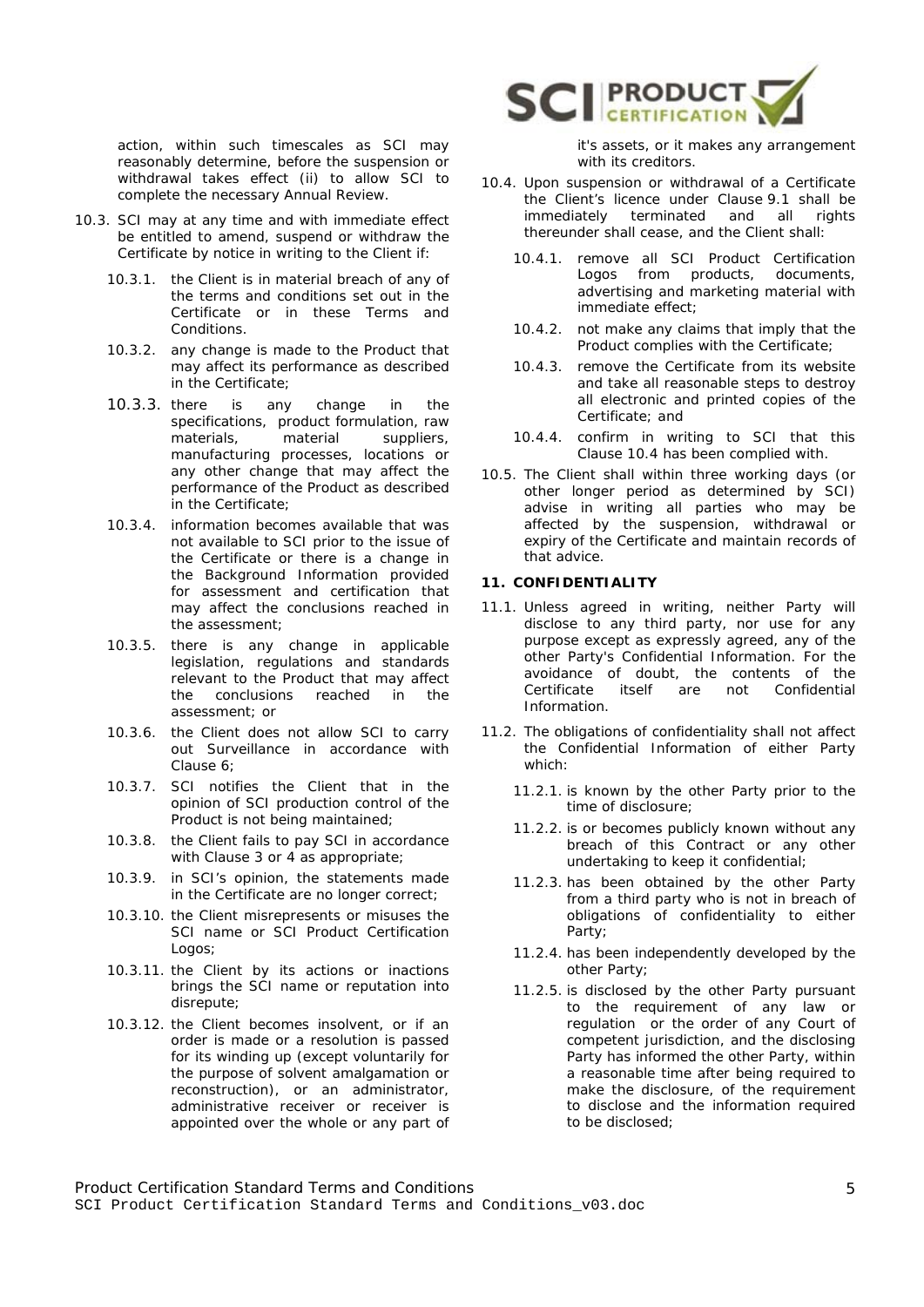- 11.2.6. is disclosed by the other party for the purpose of seeking professional or legal advice; or
- 11.2.7. is approved for release in writing by an authorized representative of the other Party.
- 11.3. Neither SCI nor the Client will use the other's name or logo in any press release or product advertising, or for any other promotional purpose related to the Services, without first obtaining the other's written consent or as permitted under clause 9.

### **12. LIMITATION OF LIABILITY**

- 12.1. This Clause 12 sets out SCI's entire liability (including liability for acts or omissons of its employees, agents or subcontractors) to the Client in respect of (i) breach of contract, (ii) any use made by the Client of the Deliverables or Certificate and (iii) any representation, statement or tortious act or omission (including negligence) arising under or in connection with the Contract.
- 12.2. The content of the Certificate and Deliverables represents SCI's opinion in respect of the Product in relation to the Specified Use at the time the Services are provided based on a sampling process and SCI does not warrant to the Client or to any third party that the Product will perform in a satisfactory manner as described in the Certificate.
- 12.3. Nothing in this Contract limits or excludes SCI's liability for:
	- 12.3.1. death or personal injury caused by SCI's negligence;
	- 12.3.2. any fraud or for any sort of liability that, by law, cannot be limited or excluded; or
	- 12.3.3. any loss or damage caused by SCI's deliberate breach of this Contract.
- 12.4. Subject to clause 12.3, SCI's aggregate liability to the Client under or in connection with this Contract whether in contract or in tort, in negligence, for breach of statutory duty or otherwise shall not exceed in total the Fees already received by SCI under this Contract in the 12 months preceding the first act or omission the subject of the claim.
- 12.5. Subject to clause 12.3, the liability of SCI to the Client for any breach of this Contract, any negligence or arising in any other way out of the subject matter of this Contract, the Services, the Deliverables or the Certificate shall not extend to (i) indirect or consequential loss or damage; (ii) loss of profits, loss of revenue, loss of goodwill, loss of contracts, business or opportunity, whether direct or indirect, even if the Client has advised SCI of



the possibility of those losses, or if they were within the Client's contemplation.

- 12.6. Subject to clause 12.3, SCI shall not be liable to the Client or any third party for any damage, loss or expense:
	- 12.6.1. suffered by reason of any delay in the delivery of the Services or in issuing any Deliverables or Certificate to the Client, refusal to issue a Certificate or the expiry, suspension or withdrawal of a Certificate;
	- 12.6.2. caused by any misinterpretation by the Client or such third party of the Deliverables or Certificate;
	- 12.6.3. arising directly or indirectly from use of the Product, whether the damage, loss or expense is caused by its design, performance, materials, workmanship, maintenance or incorporation of the Product into other products, systems or works; or
	- 12.6.4. arising directly or indirectly from any products, systems or works in which the Product is incorporated including their design, performance, materials, workmanship or maintenance.
- 12.7. SCI and the Client agree that the limitations of liability contained in this Clause 12 have been negotiated and agreed between them in the context of all the provisions of the Contract and satisfy the requirement of reasonableness within the meaning of the Unfair Contract Terms Act 1977.

## **13. FORCE MAJEURE**

13.1. If the performance by either Party of any of its obligations under this Contract (except a payment obligation) is delayed or prevented by circumstances beyond its reasonable control that Party will not be in breach of this Contract because of that delay in performance. However, if the delay in performance continues for more than 3 months, either Party may terminate this Contract with immediate effect by giving written notice.

### **14. TERMINATION**

14.1. Either Party may terminate this Contract:

- 14.1.1. by giving written notice to the other Party if the other Party is in material breach of this Contract and (if it is capable of remedy) the breach has not been remedied within 30 days after receipt of written notice specifying the breach and requiring its remedy; or
- 14.1.2. with immediate effect by giving written notice to the other Party if the other Party becomes insolvent, or if an order is made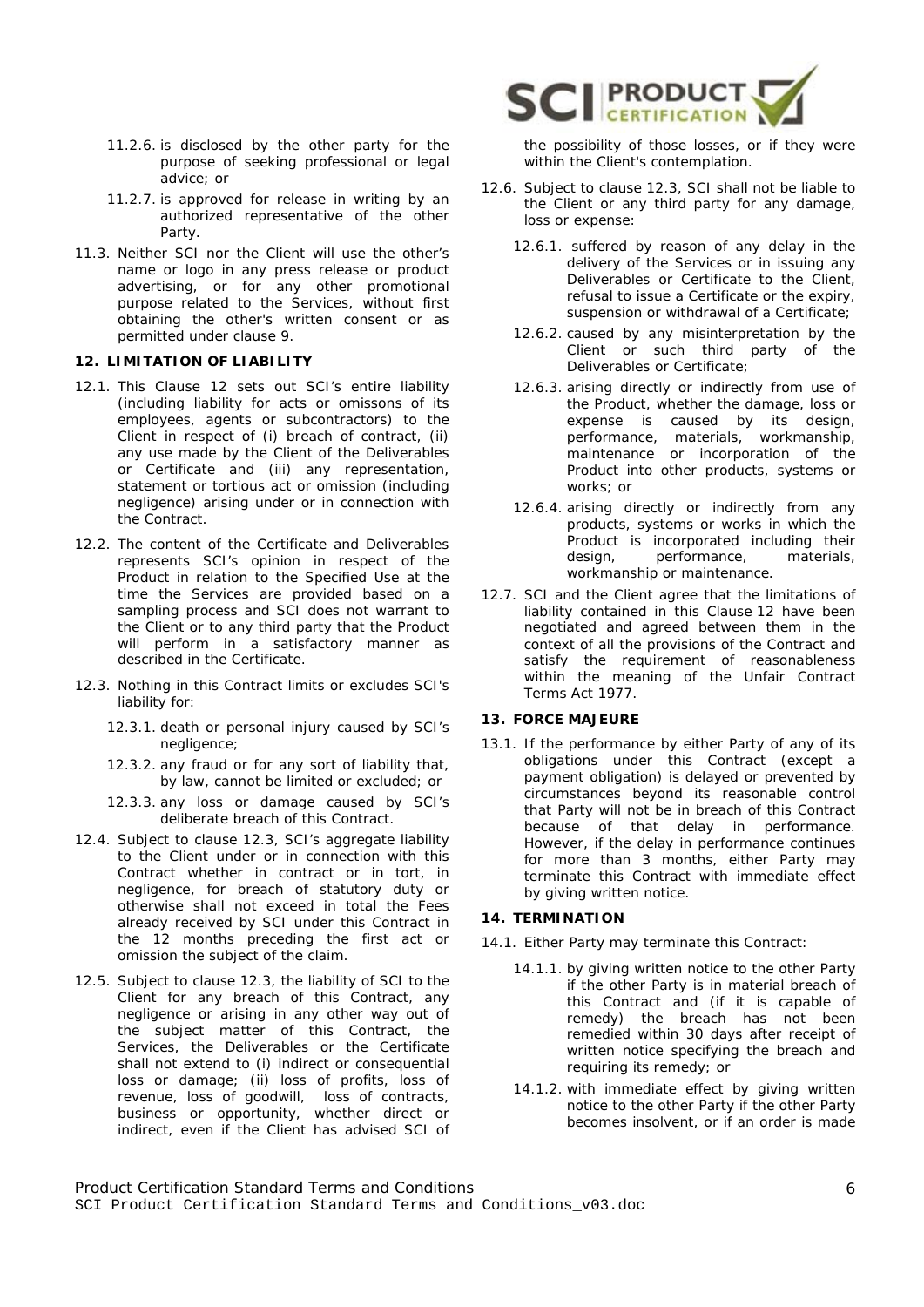or a resolution is passed for its winding up (except voluntarily for the purpose of solvent amalgamation or reconstruction), or if an administrator, administrative receiver or receiver is appointed over the whole or any part of the other Party's assets, or if the other Party makes any arrangement with its creditors.

- 14.2. Without prejudice to any other rights that SCI has, SCI may forthwith terminate the Contract by written notice to the Client if the Client misuses the Certificate or Deliverables in breach of the Contract.
- 14.3. SCI may terminate the Contract by giving the Client 14 days notice if an amendment to the Proposal submitted to the Client pursuant to Clause 2.2 is not accepted by the Client within 14 days.
- 14.4. Upon termination of the Contract :
	- 14.4.1. any Certificates issued pursuant to the Contract shall immediately be deemed to be withdrawn and any licences granted under Clause 9 shall immediately lapse; and
	- 14.4.2. the Client shall proceed in accordance with Clauses 10.4 and 10.5 and shall cooperate with SCI to verify compliance with these obligations.
- 14.5. Termination of the Contract other than as a result of a material breach by SCI shall not entitle the Client to any refund of Fees paid under the Contract.
- 14.6. Provided the Client has paid SCI in full the agreed Fees the Client may terminate this Contract without reason by giving SCI 30 days notice in writing. No refund shall be due to the Client in this event.

## **15. ANTI-CORRUPTION**

- 15.1. The Client undertakes to comply with all applicable laws, statutes, regulations and codes relating to anti-bribery and anti-corruption including but not limited to the Bribery Act 2010 ("**Anti-Corruption Laws**") and shall not do, nor omit to do, any act that will lead to SCI being in breach of any of the Anti-Corruption Laws.
- 15.2. The Client shall promptly report to SCI any request or demand for any undue financial or other advantage of any kind received by the Client in connection with the performance of the Contract.
- 15.3. The Client shall promptly report to SCI any offer of any undue financial or other advantage of any kind of which the Client becomes aware in



connection with the performance of the Contract.

## **16. GENERAL**

- 16.1. **Assignment:** Neither Party may assign or transfer this Contract as a whole, or any of its rights or obligations under it, without first obtaining the written consent of the other Party. That consent may not be unreasonably withheld or delayed.
- 16.2. **Illegal/unenforceable provisions:** If the whole or any part of any limitation or provision of this Contract is void or unenforceable in any jurisdiction, the other provisions of this Contract, and the rest of the void or unenforceable provision, will continue in force in that jurisdiction, and the validity and enforceability of that provision in any other jurisdiction will not be affected. The Parties agree that in the event of such unenforceability the relevant provision shall be deemed amended to the extent necessary to make it enforceable to achieve, to the fullest extent possible, the original intention of the Parties as expressed in these Terms.
- 16.3. **Notices:** All notices to be served by one Party on the other must be in writing and are deemed duly delivered or served at the time of service if delivered personally and forty eight hours after posting if posted by first class or airmail prepaid post in each case to the registered address, if applicable, or if not applicable the last known address of the other Party.
- 16.4. **Waiver of rights:** If a Party fails to enforce, or delays in enforcing, an obligation of the other Party, or fails to exercise, or delays in exercising, a right under this Contract, that failure or delay will not affect its right to enforce that obligation or constitute a waiver of that right. Any waiver of any provision of this Contract will not, unless expressly stated to the contrary, constitute a waiver of that provision on a future occasion.
- 16.5. **Entire agreement:** This Contract constitutes the entire agreement between the Parties relating to its subject matter. Each Party acknowledges that it has not entered into this Contract on the basis of and does not place reliance upon any warranty, representation, statement, agreement or undertaking except those expressly set out in this Contract. Each Party waives any claim for breach of this Contract, or any right to rescind this Contract in respect of any representation which is not an express provision of this Contract. However, this clause does not exclude any liability which either Party may have to the other (or any right